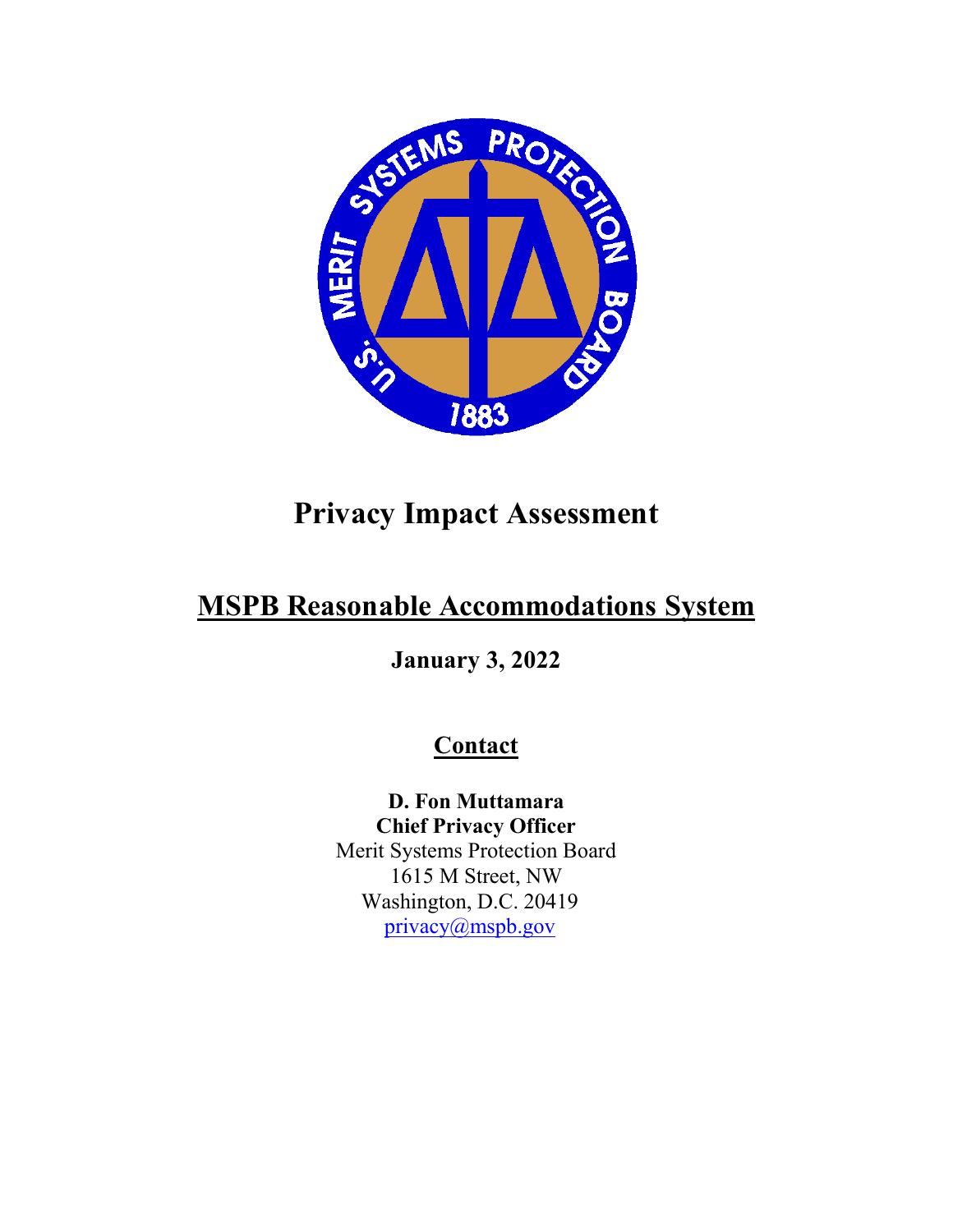# **Abstract**

The U.S. Merit Systems Protection Board (MSPB) is implementing a limited system to collect, maintain, and use information concerning applicants for employment and employees who request or receive reasonable accommodations or other appropriate modifications from MSPB for medical or religious reasons. MSPB is publishing this Privacy Impact Assessment (PIA) because personally identifiable information (PII) is collected, used, and maintained by the agency through its implementation of the limited Reasonable Accommodations System (RAS).

### **Overview**

MSPB is creating a RAS to encompass the lifecycle of all reasonable accommodation requests at MSPB. The purpose of this system of the records is to allow MSPB to collect, maintain, and use records on applicants for employment and employees who request or receive reasonable accommodations or other appropriate modifications from MSPB for medical or religious reasons; to process, evaluate, and make decisions on individual requests; and to track and report the processing of such requests MSPB-wide to comply with applicable requirements in law, regulation, and policy, and to maintain the confidentiality of the information provided in support of the accommodation.

To support this effort, MSPB applicants and employees who are requesting reasonable accommodations will provide information and documentation to their supervisors and/or MSPB's Director of the Office of Equal Employment Opportunity (EEO). The records will be maintained in an access-restricted network drive, accessible only by the EEO Director. In certain circumstances, other MSPB employees may have limited access where there is a need-to-know to perform their duties, such as a supervisor or an Office Director.

The RAS will contain PII submitted by the individual when seeking a reasonable accommodation. Additionally, the RAS also will contain PII required to make the determination whether to grant the request and to implement an approved accommodation. For a full list of PII maintained in this system, please refer to MSPB's System of Records Notice (SORN), MSPB-3 Reasonable Accommodations SORN, 86 Fed. Reg. 73001 (Dec. 23, 2021).

# **Section 1.0 Authorities and Other Requirements**

### **1.1 What specific legal authorities and/or agreements permit and define the collection of information by the project in question?**

The Rehabilitation Act of 1973, 29 U.S.C. 701, 791, 794; Title VII of the Civil Rights Act of 1964, 42 U.S.C. 2000e; 29 C.F.R. 1605 (Guidelines on Discrimination Because of Religion); 29 C.F.R. 1614 (Federal Sector Equal Employment Opportunity); 29 C.F.R. 1630 (Regulations To Implement the Equal Employment Provisions of the Americans With Disabilities Act); Executive Order 13164, Requiring Federal Agencies to Establish Procedures to Facilitate the Provision of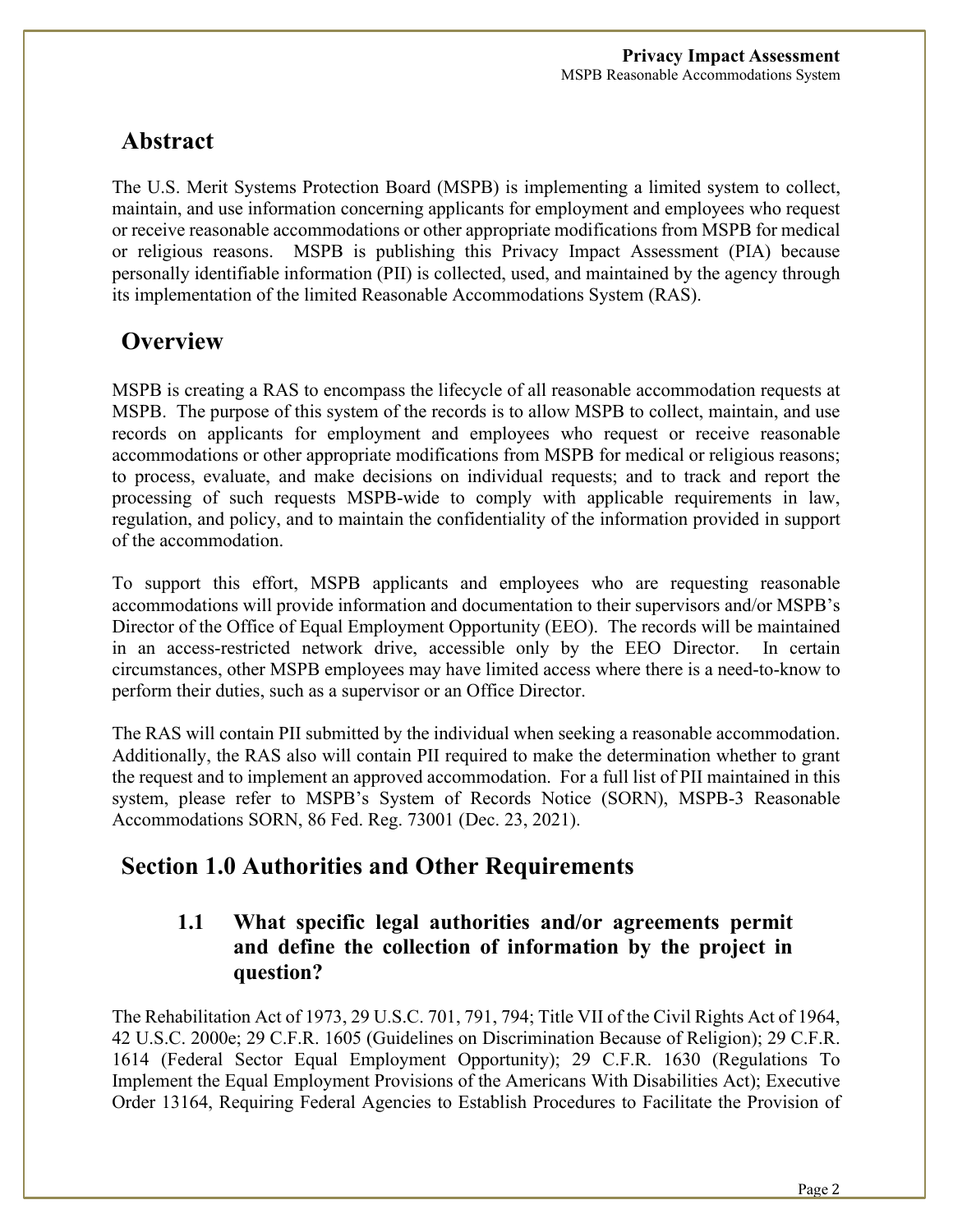Reasonable Accommodation (July 26, 2000); and Executive Order 13548, Increasing Federal Employment of Individuals with Disabilities (July 26, 2010).

### **1.2 What Privacy Act System of Records Notice(s) (SORN) applies to the information?**

MSPB maintains these reasonable accommodations records under MSPB-3 Reasonable Accommodations SORN, 86 Fed. Reg. 73001 (Dec. 23, 2021).

### **1.3 Has a system security plan been completed for the information system(s) supporting the project?**

Authorized by MSPB's Office of Information Resources Management, the agency's General Support System (GSS) is secured in accordance with NIST 800-53 rev 4 requirements and had a conditional authority to operate or ATO effective October 1, 2019, which was renewed September 30, 2020. Although the system has not completed a full evaluation, it is audited for Federal Information Security Management Act or FISMA controls every year. MSPB's GSS is authorized at the Fair Information Processing Standards or FIPS 199 Moderate Impact level.

### **1.4 Does a records retention schedule approved by the National Archives and Records Administration exist?**

The records maintained in this system of records are subject to th[e National Archives and Records](https://www.archives.gov/files/records-mgmt/grs/grs02-3.pdf)  [Administration's \(NARA\) General Records Schedule \(GRS\) 2.3 \(Employee Relations Records\),](https://www.archives.gov/files/records-mgmt/grs/grs02-3.pdf)  [Item 20 \(Reasonable accommodation case files\).](https://www.archives.gov/files/records-mgmt/grs/grs02-3.pdf) NARA GRS 2.3, Item 20, instructs disposition three years after employee separation from the agency or all appeals are concluded, whichever is later, but longer retention is authorized if required for business use.

### **1.5 If the information is covered by the Paperwork Reduction Act (PRA), provide the OMB Control number and the agency number for the collection. If there are multiple forms, include a list in an appendix.**

While the PRA does not apply to the collection of information from MSPB employees, the PRA does apply to prospective MSPB employees (applicants). Additionally, the PRA applies to non-MSPB employees providing information in support of a request for a reasonable accommodation for medical or religious reasons. A PRA Information Collection Request (ICR) package for reasonable accommodation requests is currently under agency review and pending submission to Office of Management and Budget's (OMB) Office of Information and Regulatory Affairs for PRA clearance and to obtain an OMB control number for this collection.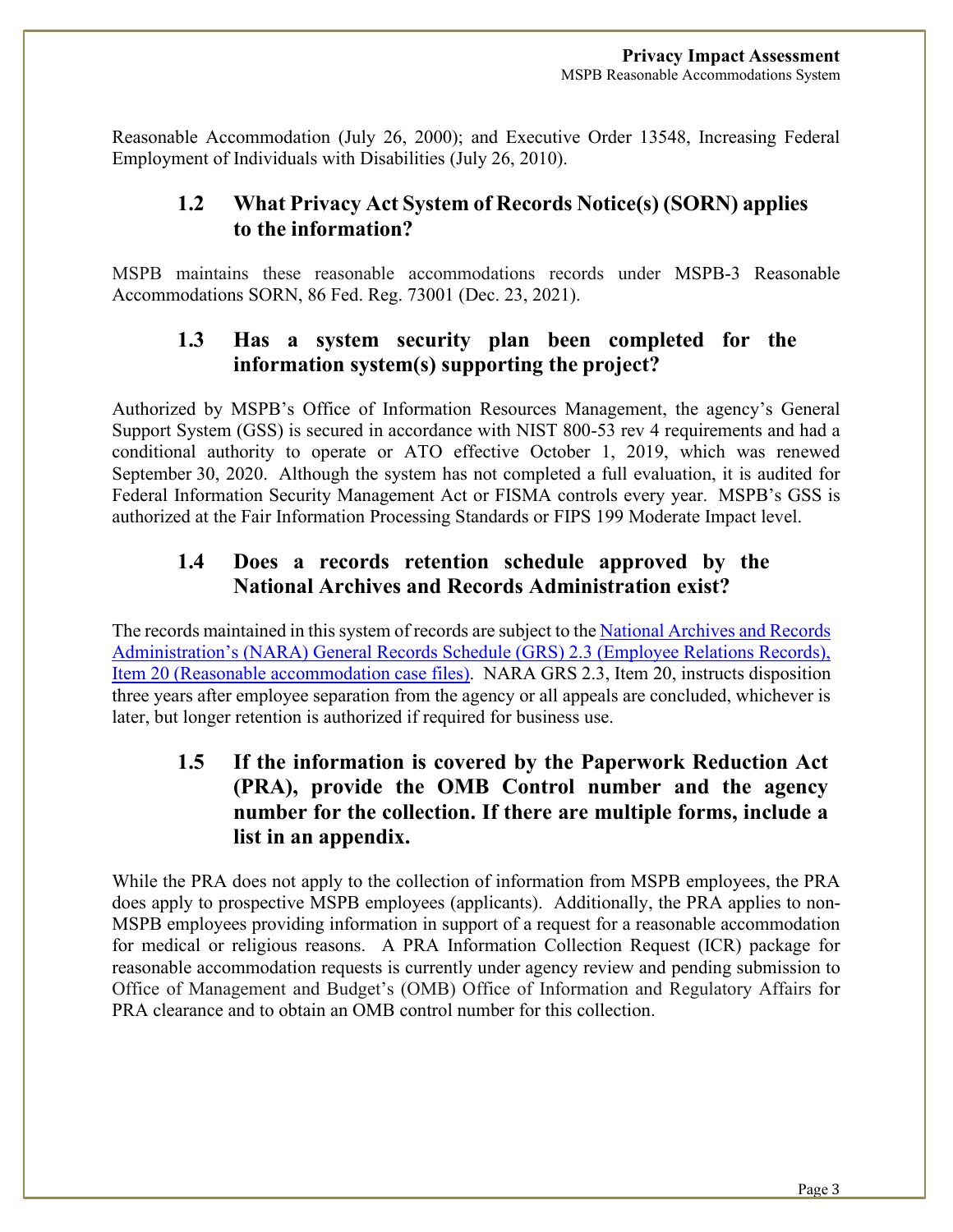## **Section 2.0 Characterization of the Information**

#### **2.1 Identify the information the project collects, uses, disseminates, or maintains.**

The information collected includes:

- 1. Requester status (applicant or former or current employee);
- 2. Requester name;
- 3. Date of request;
- 4. Employee's position title, grade, series, step, and agency component;
- 5. Position title, grade, series, step of the position, and agency component the requester is applying for (if applicable);
- 6. Requester's contact information (addresses, phone numbers, and email addresses);
- 7. Name and contact information of medical professionals or religious or spiritual advisors or institutions;
- 8. Description of the requester's medical condition or disability and any medical documentation provided in support of the request;
- 9. Requester's statement of a sincerely held religious belief and any additional information provided concerning that religious belief and the need for an accommodation to exercise that belief;
- 10. Description of the accommodation being requested;
- 11. Description of previous requests for accommodation and dispositions;
- 12. Documentation by an MSPB official concerning whether the disability is obvious, and the accommodation is obvious and uncomplicated, whether medical documentation is required to evaluate the request, whether research is necessary regarding possible accommodations, and any extenuating circumstances that prevent the MSPB official from meeting the relevant timeframe;
- 13. Whether the request for reasonable accommodation was granted or denied, and if denied the reason(s) for denial;
- 14. The identity of the decision-maker for the request;
- 15. The number of days taken to process the request;
- 16. The sources of technical assistance consulted in trying to identify a possible reasonable accommodation;
- 17. Any reports or evaluations prepared in determining whether to grant or deny the request; and
- 18. Any other information collected or developed in connection with the request for a reasonable accommodation.

#### **2.2 What are the sources of the information and how is the information collected for the project?**

Information is obtained from applicants for employment and employees who request and/or receive a reasonable accommodation or other modification from MSPB; directly or indirectly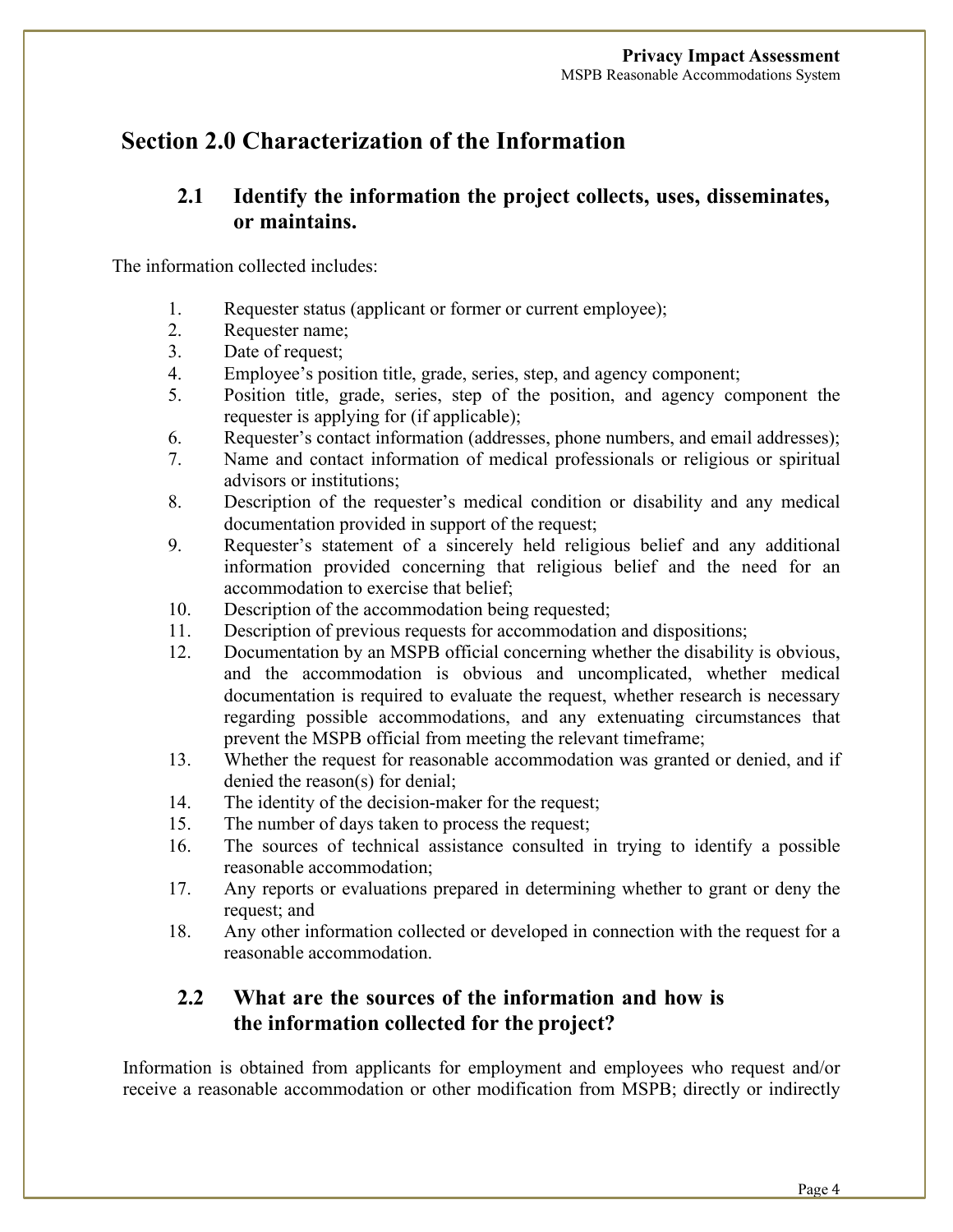from an individual's medical provider or another medical professional who evaluates the request; directly or indirectly from an individual's religious or spiritual advisors or institutions; and from management officials.

### **2.3 Does the project use information from commercial sources or publicly available data? If so, explain why and how this information is used.**

No.

#### **2.4 Discuss how accuracy of the data is ensured.**

The data is provided by the MSPB employee or applicant. Therefore, the accuracy is ensured by collecting the information from the source, who must attest to the truthfulness of the information they provide, including any documentation.

### **2.5 Privacy Impact Analysis: Related to Characterization of the Information**

**Privacy Risk:** There is a privacy risk that the system will collect and maintain more information than is relevant and necessary to accomplish the agency's mission.

**Mitigation:** This risk is mitigated. MSPB will only collect information to support the request for a reasonable accommodation for medical or religious reasons. Additionally, MSPB provides the statutory protections afforded under the Privacy Act, along with the privacy tenets in the Fair Information Practice Principles and strives to only collect personal information that is necessary to accomplish the purpose of this collection: to collect, maintain, and use records on applicants for employment and employees who request or receive reasonable accommodations or other appropriate modifications from MSPB for medical or religious reasons; to process, evaluate, and make decisions on individual requests; and to track and report the processing of such requests MSPB-wide to comply with applicable requirements in law, regulation, and policy, and to maintain the confidentiality of the information provided in support of the accommodation.

# **Section 3.0 Uses of the Information**

### **3.1 Describe how and why the project uses the information.**

MSPB will use the information collected to process, evaluate, and make decisions on requests for reasonable accommodation for medical or religious reasons from applicants for employment and MSPB employees. The information will also be used to track and report the processing of such requests to ensure compliance with applicable requirements in law, regulation, and policy. Finally, the information may also be used to facilitate the accommodation granted.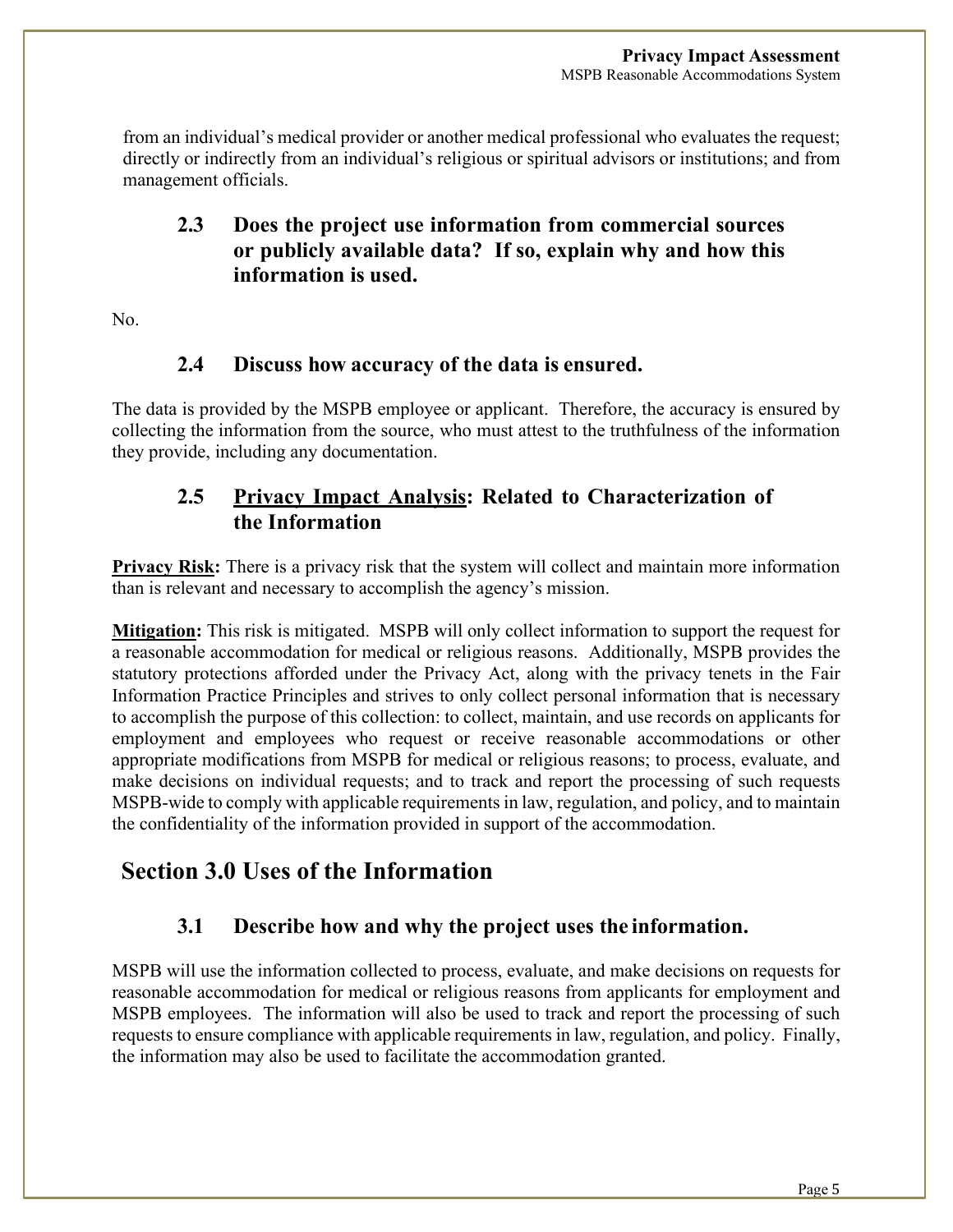**3.2 Does the project use technology to conduct electronic searches, queries, or analyses in an electronic database to discover or locate a predictive pattern or an anomaly? If so, state how MSPB plans to use such results.**

No.

#### **3.3 Are there other offices with assigned roles and responsibilities within the system?**

No.

#### **3.4 Privacy Impact Analysis: Related to the Uses ofInformation**

**Privacy Risk:** There is a risk that information collected will be used inappropriately.

**Mitigation:** This risk is mitigated. MSPB has implemented several measures to ensure that the information is protected and handled in accordance with the uses described above. Authorized access to the information collected is restricted to the EEO Director. Any internal disclosures within MSPB will be on a need-to-know basis in accordance with the Privacy Act.

## **Section 4.0 Notice**

### **4.1 How does the project provide individuals notice prior to the collection of information? If notice is not provided, explain why not.**

The collection instruments for certain reasonable accommodation requests provide a Privacy Act Statement (5 U.S.C. § 552a(e)(3)) providing information regarding the purpose of the collection, the routine uses of the disclosure of information, and the consequences for a failure to provide the information. Additionally, MSPB has published in the Federal Register and posted on our public facing website a SORN, MSPB – 3, Reasonable Accommodations, to provide notice to individuals regarding the collection of information.

### **4.2 What opportunities are available for individuals to consent to uses, decline to provide information, or opt out of the project?**

The collection is voluntary, and individuals may decline to provide information. However, failure to provide information may delay or impede the processing of a reasonable accommodation request.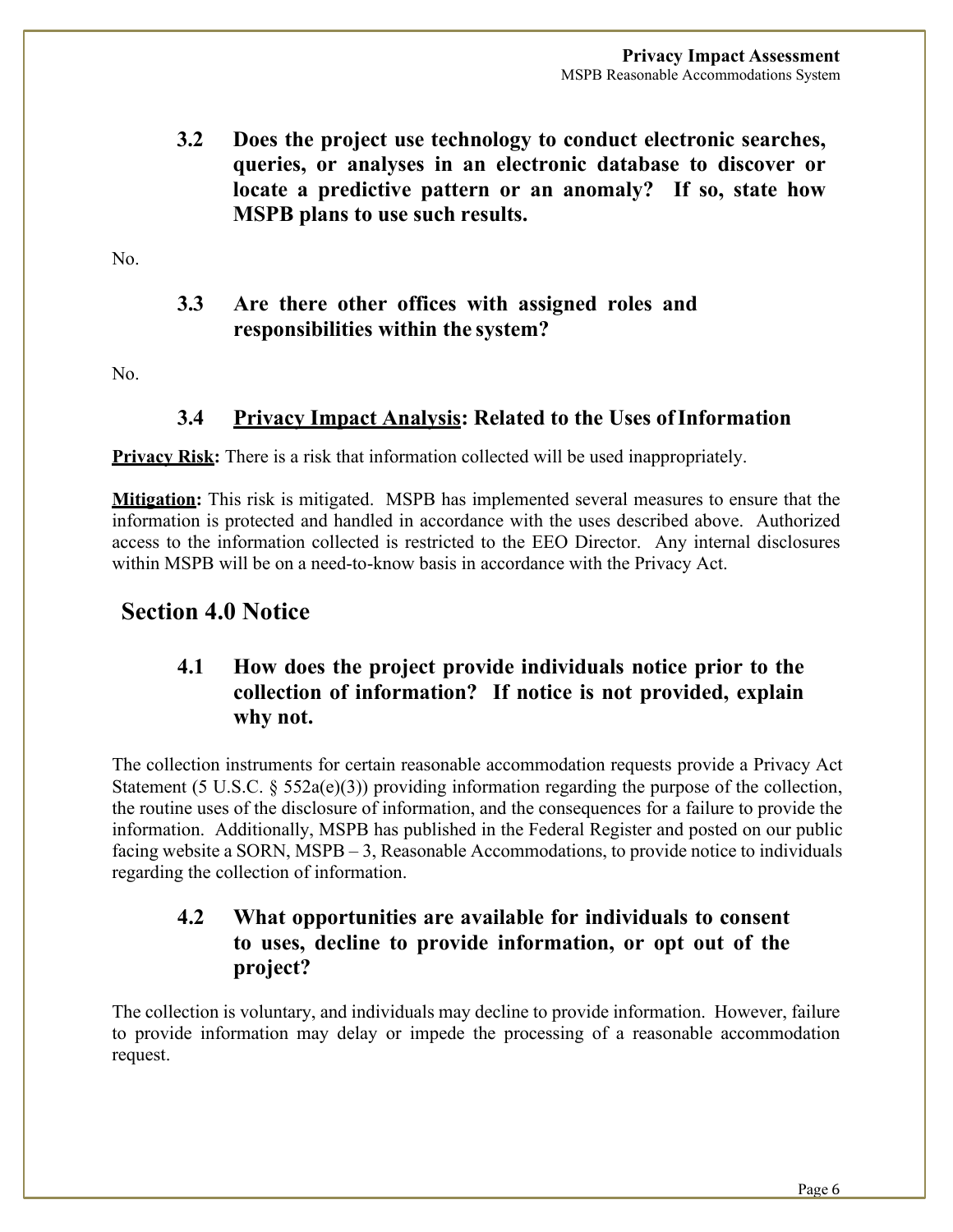### **4.3 Privacy Impact Analysis: Related to Notice**

**Privacy Risk:** There is a risk that MSPB employees will not be given appropriate notice prior to the collection of their information.

**Mitigation:** This risk is mitigated. The collection instruments provide notice at the outset of the collection process regarding the purpose of the collection, the routine uses of the disclosure of information, and the consequences for a failure to provide the information.

# **Section 5.0 Data Retention by the project**

The following questions are intended to outline how long the project retains the information after the initial collection.

### **5.1 Explain how long and for what reason the information isretained.**

The information is subject to NARA GRS 2.3 (Employee Relations Records), Item 20 (Reasonable accommodation case files), and will be retained to document employee exception requests, approvals, and denials; notice of procedures for informal dispute resolution or appeal processes; forms, correspondence, and records of oral conversations; policy guidance documents; medical records; and supporting notes and documentation. NARA GRS 2.3, Item 20, instructs disposition three years after employee separation from the agency or all appeals are concluded, whichever is later, but longer retention is authorized if required for business use.

#### **5.2 Privacy Impact Analysis: Related to Retention**

**Privacy Risk:** There is a risk that information collected by the system may be retained longer than necessary.

**Mitigation:** This risk is mitigated. MSPB applies a NARA-approved records retention schedule to the information collected. Once the records meet the destruction date designated in GRS 2.3, Item 20, MSPB will destroy the records by fiscal year unless there is a business need for the record.

# **Section 6.0 Information Sharing**

### **6.1 Is information shared outside of MSPB as part of the normal agency operations? If so, identify the organization(s) and how the information is accessed and how it is to be used.**

MSPB – 3 governs the collection of information and provides the circumstances for the sharing of the information. It is not anticipated that this information will be shared outside of MSPB as part of normal agency operations.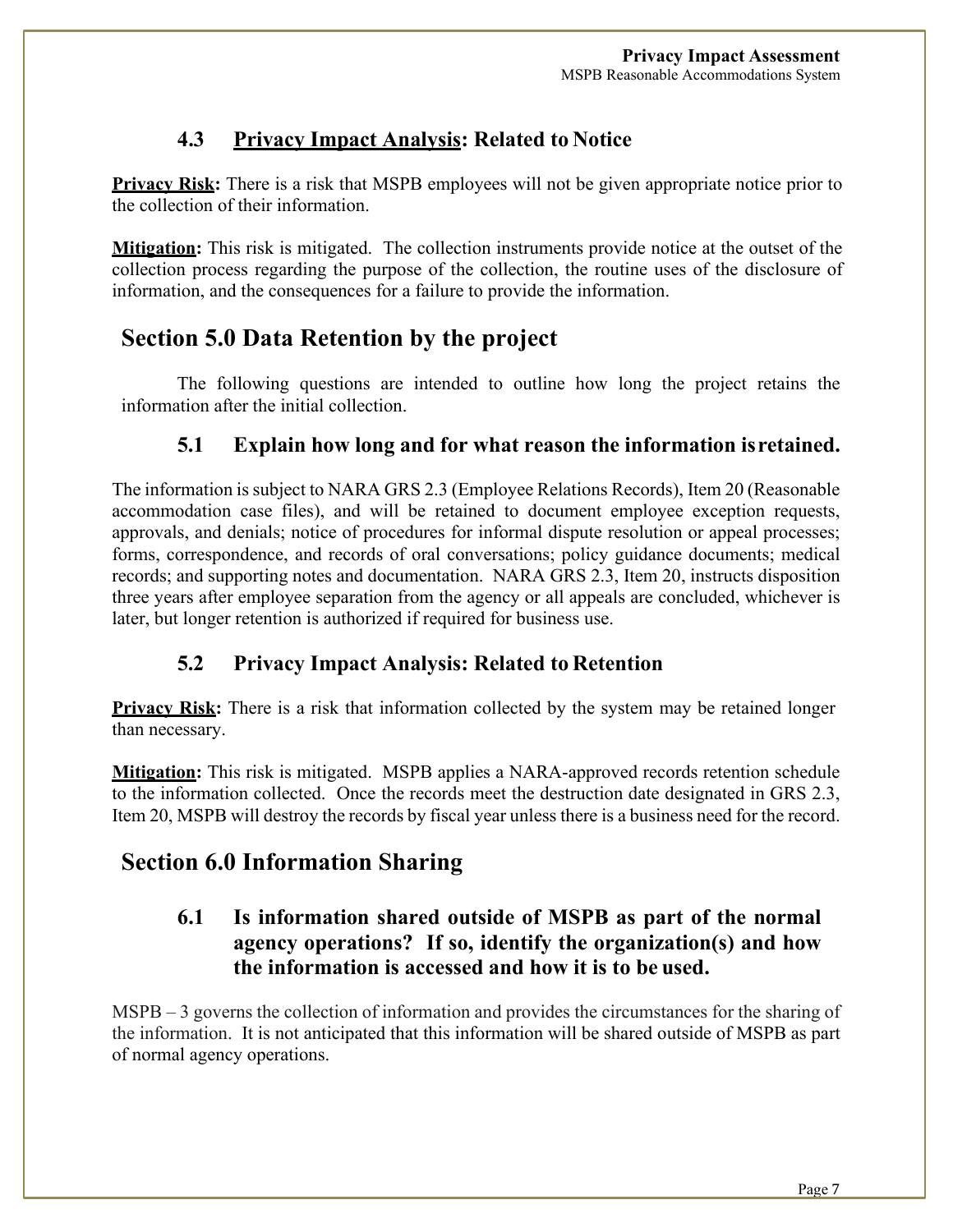### **6.2 Describe how the external sharing noted in 6.1 is compatible with the SORN noted in 1.2.**

It is not anticipated that this information will be shared outside of MSPB as part of normal agency operations.

#### **6.3 Does the project place limitations on re-dissemination?**

The location of the information collected is access-restricted. The EEO Director will inform MSPB's Chief Privacy Officer (CPO) of any requests for disclosure of the information other than to supervisors on a "need to know" basis. Once the CPO, or designated disclosure staff, determines that disclosure is appropriate under MSPB – 3, the provisions of the Privacy Act, or the Freedom of Information Act (FOIA), the EEO Director will provide the requested information to the CPO, or designated disclosure staff, to process the disclosure request. This includes releases under the routine uses of MSPB – 3, and MSPB only authorizes the disclosure of this information if the stated use is compatible with the purpose of the collection, as outlined in the applicable SORN. Records released pursuant to a FOIA request constitute public information and MSPB has no authority to limit its re-dissemination.

### **6.4 Describe how the project maintains a record of any disclosures outside of the Agency.**

MSPB utilizes FOIAonline to track requests for all information disclosure pursuant to FOIA, the Privacy Act, the routine uses in applicable SORNs, and statutes and regulations. FOIAonline is a web-based application and assists MSPB in tracking and recording requests received for the disclosure of information. This includes requests subject to the accounting provisions of the Privacy Act. The information retained as part of this accounting requirement includes the agency or individual requesting the information, a description of the requested information, the reason for the request, the date of the request, the date of the release, the authority for the release, and the limitations and obligations on the requesting agency or individual regarding use and further dissemination.

#### **6.5 Privacy Impact Analysis: Related to InformationSharing**

**Privacy Risk:** There is a risk that the information will be shared outside the scope of the applicable SORN or without the proper authority or accounting.

**Mitigation:** This risk is mitigated. All MSPB employees are required to complete annual privacy awareness training, which informs users of their Federal information privacy obligations, including the proper handling of PII. Additionally, the location of the records is access-restricted, thus limiting the amount of personnel able to access and share the records.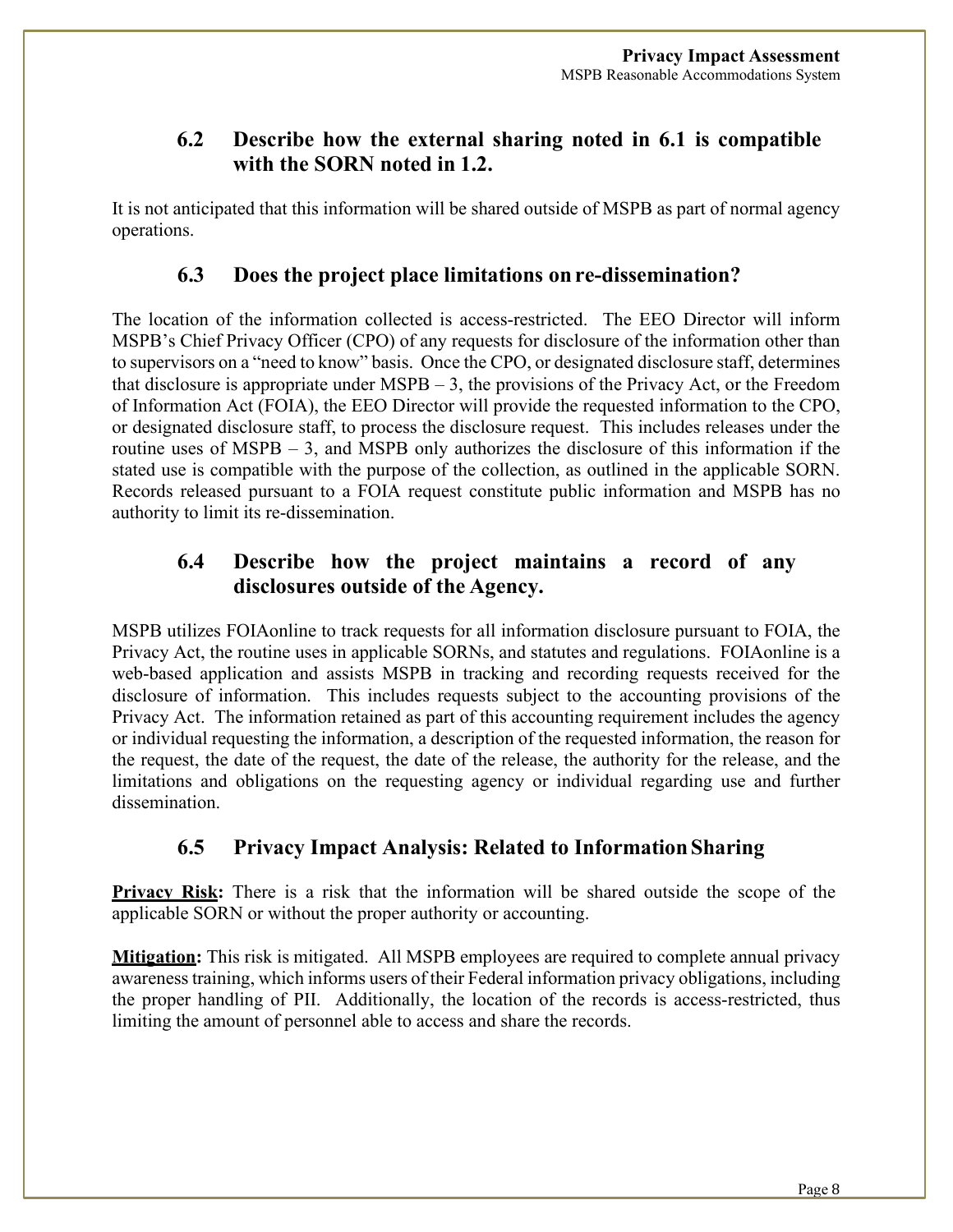External parties who are provided PII under a routine use are subject to Privacy Act limitations on disclosures. Any use of the records must be compatible with the purpose of the collection, as outlined in the applicable SORN. Records released pursuant to a FOIA request constitute public information and MSPB has no authority to limit its re-dissemination.

# **Section 7.0 Redress**

### **7.1 What are the procedures that allow individuals to access their information?**

Individuals seeking notification of and access to their records in this system of records may submit a request in writing to the Merit Systems Protection Board, Office of the Clerk of the Board, 1615 M Street, NW, Washington, DC 20419. This request may also be sent to the agency by email at [privacy@mspb.gov.](mailto:privacy@mspb.gov) Individuals requesting access must comply with MSPB's Privacy Act regulations regarding verification of identity and access to records (5 C.F.R. Part 1205).

### **7.2 What procedures are in place to allow the subject individual to correct inaccurate or erroneousinformation?**

Individuals seeking amendment of their records in this system of records may submit a request in writing to the Merit Systems Protection Board, Office of the Clerk of the Board, 1615 M Street, NW, Washington, DC 20419. This request may also be sent to the agency by email at [privacy@mspb.gov.](mailto:privacy@mspb.gov) Individuals requesting amendment must follow MSPB's Privacy Act regulations regarding verification of identity and amendment to records (5 C.F.R. Part 1205).

### **7.3 How does the project notify individuals about the procedures for correcting their information?**

This PIA provides notice to individuals on how to correct their information. Additionally, MSPB's Privacy Act regulations(5 C.F.R. Part 1205) and SORN, MSPB – 3, Reasonable Accommodations, provide notice to the individual.

### **7.4 Privacy Impact Analysis: Related to Redress**

**Privacy Risk:** There is a risk that individuals will not be able to correct inaccurate or erroneous information collected about them.

**Mitigation:** This risk is mitigated. The information is collected from the source, i.e., the individual. Should an individual seek amendment of any records they assert is not accurate, relevant, timely, or complete, information on how to submit an amendment request is outlined in MSPB's Privacy Act regulations (5 C.F.R. Part 1205).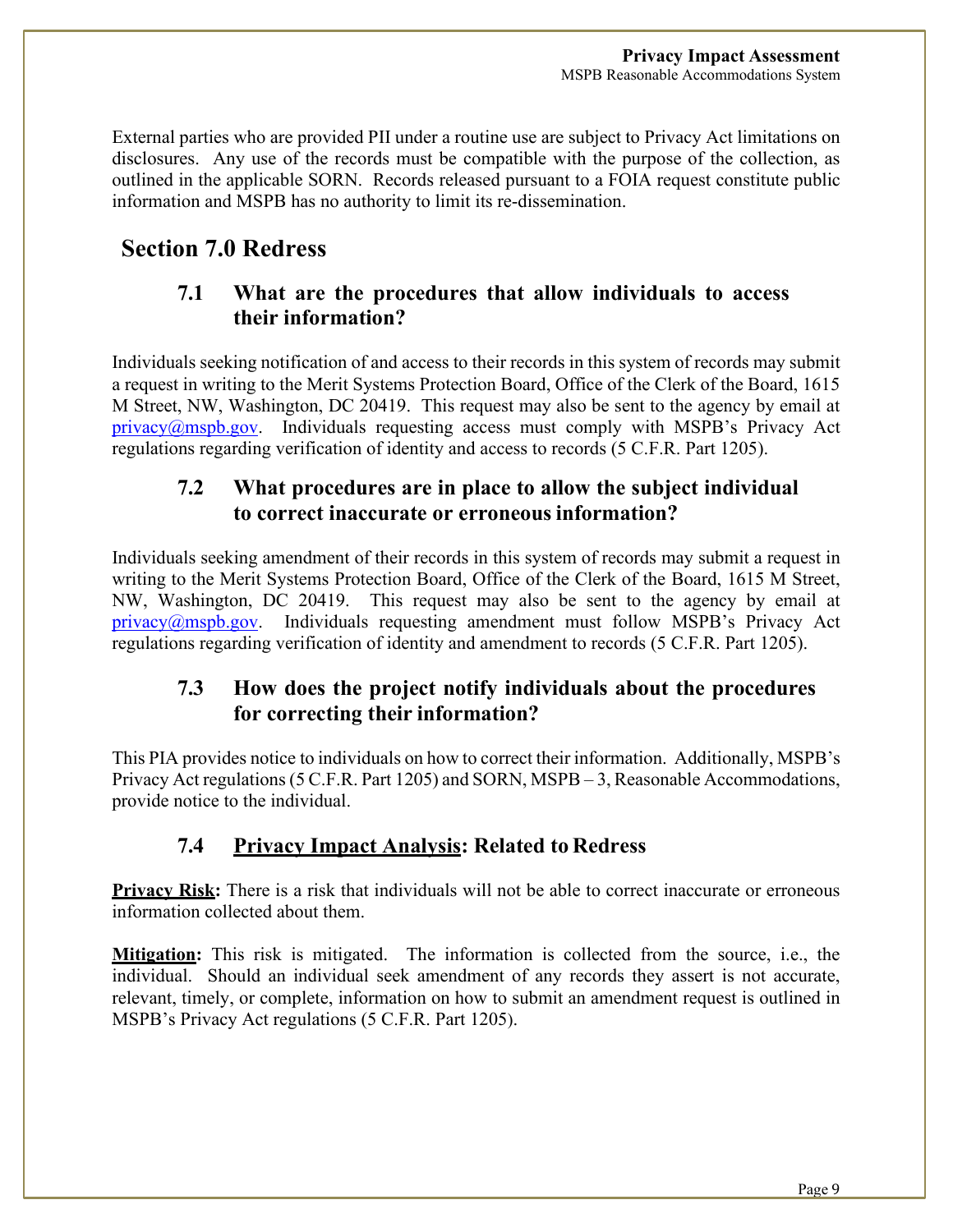## **Section 8.0 Auditing and Accountability**

The following questions are intended to describe technical and policy-based safeguards and security measures.

#### **8.1 How does the project ensure that the information is used in accordance with stated practices in this PIA?**

Records in the system are protected from unauthorized access and misuse through various administrative, technical, and physical security measures, such as access controls, mandatory security and privacy training, encryption, multi-factor authentication, security guards, and locked offices. MSPB ensures that the practices stated in this PIA are followed by leveraging employee training, Information Technology (IT) Rules of Behavior (RoB), role-based access, and other standard operating procures and policies. See Section 1.3 for additional security and privacy safeguards.

### **8.2 Describe what privacy training is provided to users either generally or specifically relevant to the project.**

All MSPB users must complete privacy awareness training and information security awareness training annually, as well as read and agree to comply with MSPB's IT RoB and annually thereafter.

### **8.3 What procedures are in place to determine which users may access the information and how does the project determine who has access?**

MSPB deploys role-based access controls and enforces a separation of duties throughout all MSPB operations to limit access to records and ensures that only MSPB employees who have an official need to know will have access to the information. The need to know is determined by the respective responsibilities of the employee and the needs of the office. MSPB employees who do not have a need to know do not have access to the Reasonable Accommodations System. The EEO Director will have primary responsibility for the management of this system and may only share information with designated personnel on a need-to-know basis. This ensures that access to the information is restricted to a limited number of MSPB personnel.

### **8.4 How does the project review and approve information sharing agreements, Memoranda of Understanding (MOUs), new uses of the information, new access tothe system by organizations within MSPB and outside?**

This Reasonable Accommodations System does not require information sharing agreements or MOUs. New uses of information are not permissible without review and authorization by MSPB stakeholders, including MSPB's CPO and Chief Information Officer, and the Office of Personnel